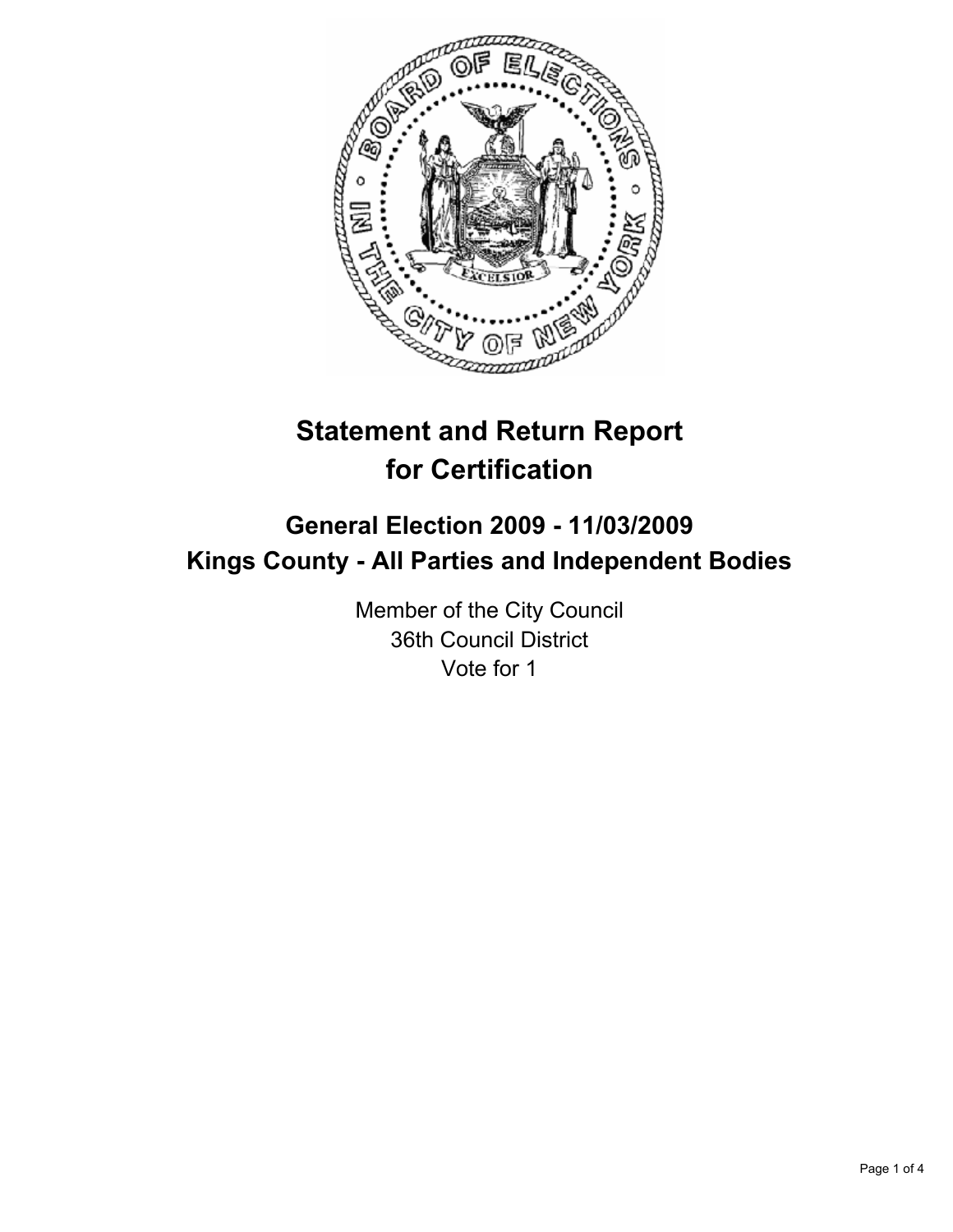

# **Assembly District 43**

| PUBLIC COUNTER                           | 2,159 |
|------------------------------------------|-------|
| <b>EMERGENCY</b>                         | 3     |
| ABSENTEE/MILITARY                        | 70    |
| AFFIDAVIT                                | 28    |
| <b>Total Ballots</b>                     | 2,260 |
| ALBERT VANN (DEMOCRATIC)                 | 1,153 |
| ROBERT A HUNTER (REPUBLICAN)             | 52    |
| MARK WINSTON GRIFFITH (WORKING FAMILIES) | 695   |
| <b>Total Votes</b>                       | 1,900 |
| Unrecorded                               | 360   |

# **Assembly District 53**

| PUBLIC COUNTER                           | 205 |
|------------------------------------------|-----|
| <b>EMERGENCY</b>                         | 0   |
| ABSENTEE/MILITARY                        | 2   |
| AFFIDAVIT                                | 3   |
| <b>Total Ballots</b>                     | 210 |
| ALBERT VANN (DEMOCRATIC)                 | 105 |
| ROBERT A HUNTER (REPUBLICAN)             | 12  |
| MARK WINSTON GRIFFITH (WORKING FAMILIES) | 59  |
| <b>Total Votes</b>                       | 176 |
| Unrecorded                               | 34  |

#### **Assembly District 54**

| <b>PUBLIC COUNTER</b>                    | 2,739 |
|------------------------------------------|-------|
| <b>EMERGENCY</b>                         | 8     |
| ABSENTEE/MILITARY                        | 17    |
| AFFIDAVIT                                | 48    |
| <b>Total Ballots</b>                     | 2,812 |
| ALBERT VANN (DEMOCRATIC)                 | 1,688 |
| ROBERT A HUNTER (REPUBLICAN)             | 79    |
| MARK WINSTON GRIFFITH (WORKING FAMILIES) | 437   |
| <b>Total Votes</b>                       | 2,204 |
| Unrecorded                               | 608   |

#### **Assembly District 56**

| <b>PUBLIC COUNTER</b>                    | 12,344 |
|------------------------------------------|--------|
| <b>EMERGENCY</b>                         | 177    |
| ABSENTEE/MILITARY                        | 168    |
| AFFIDAVIT                                | 165    |
| <b>Total Ballots</b>                     | 12,854 |
| ALBERT VANN (DEMOCRATIC)                 | 6,692  |
| ROBERT A HUNTER (REPUBLICAN)             | 480    |
| MARK WINSTON GRIFFITH (WORKING FAMILIES) | 3,602  |
| CHARLES BARON (WRITE-IN)                 |        |
| <b>Total Votes</b>                       | 10,775 |
| Unrecorded                               | 2.079  |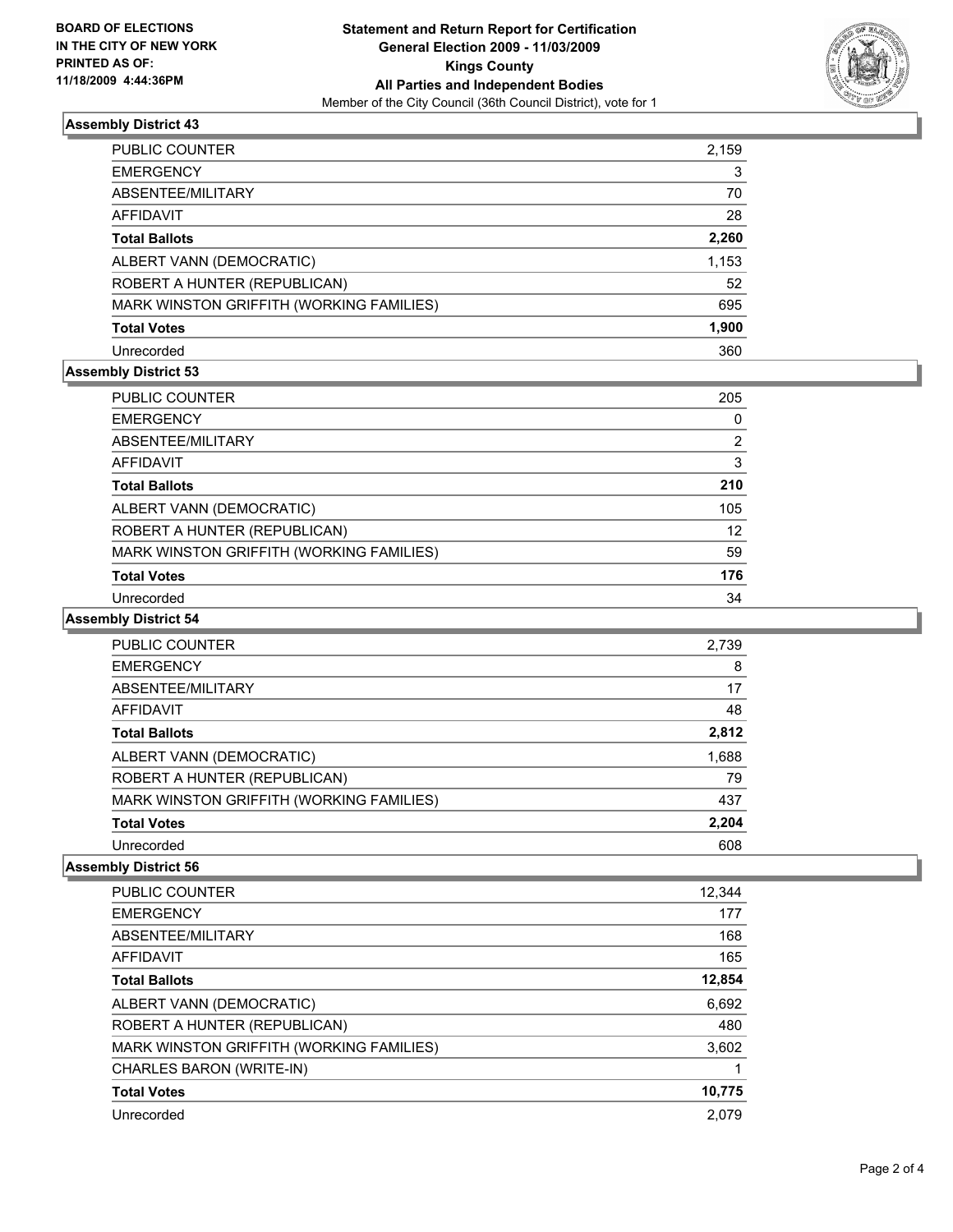

# **Assembly District 57**

| <b>PUBLIC COUNTER</b>                    | 3,035 |
|------------------------------------------|-------|
| <b>EMERGENCY</b>                         | 15    |
| ABSENTEE/MILITARY                        | 41    |
| <b>AFFIDAVIT</b>                         | 78    |
| <b>Total Ballots</b>                     | 3,169 |
| ALBERT VANN (DEMOCRATIC)                 | 1,781 |
| ROBERT A HUNTER (REPUBLICAN)             | 90    |
| MARK WINSTON GRIFFITH (WORKING FAMILIES) | 866   |
| <b>Total Votes</b>                       | 2,737 |
| Unrecorded                               | 432   |